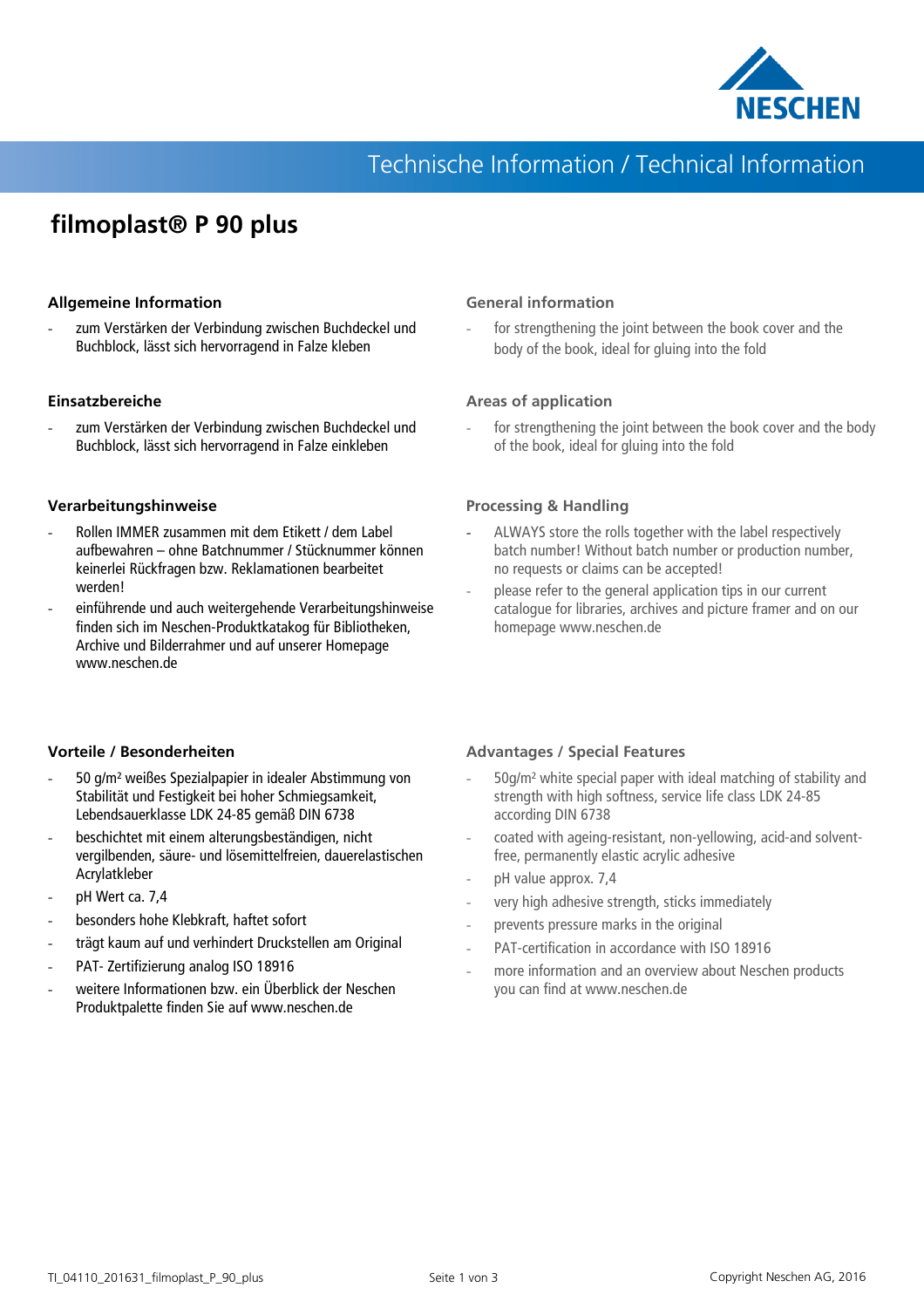

# Technische Information / Technical Information

## **filmoplast® P 90 plus**

### **Technische Daten / Technical Data**

#### Träger / Carrier

| Trägermaterial / Film type                       | Spezialpapier, weiß<br>Special paper, white |            |                  |                                |
|--------------------------------------------------|---------------------------------------------|------------|------------------|--------------------------------|
| Dicke [µm] / Thickness [µm]                      | $85 + 5$                                    |            | approx.: 3.3 mil |                                |
| Flächengewicht [g/m2] / Weight [g/m2]            | $50 + 3$                                    |            |                  |                                |
| <b>Bruchwiderstand / Breaking force [N/15mm]</b> | längs/<br>lengthwise:                       | $50 \pm 4$ |                  |                                |
| <b>Reißdehnung / Elongation at tear [%]</b>      | längs/<br>lengthwise:                       | 3 ± 0.5    |                  | DIN EN ISO 527-3,<br>50 mm/min |
| Reißfestigkeit / Tear resistance [N/mm2]         | längs/<br>lengthwise:                       | $45 \pm 5$ |                  |                                |

#### Kleber / Adhesive

| <b>Basis / Adhesive type</b>            | Polyacrylat Dispersion<br>polyacrylate dispersion |               |            |
|-----------------------------------------|---------------------------------------------------|---------------|------------|
| pH-Wert / pH-value                      | ca. $\sqrt{a}$ approx. $\sqrt{2}$ , 0             |               |            |
| Klebkraft / Adhesive strength [N/25 mm] | 10 min: $> 11,3$                                  | $24h:$ > 17.5 | AFFRA 4001 |

### Abdeckung / Masking

| <b>Materialtyp / Type</b>                 | einseitig silikonisiertes Glassine Papier<br>one- sided siliconised Glassine paper |                                          |               |
|-------------------------------------------|------------------------------------------------------------------------------------|------------------------------------------|---------------|
| Dicke / Thickness [µm]                    | $54 \pm 6$                                                                         |                                          | approx. 2 mil |
| Flächengewicht / Weight [g/m2]            | $65+6$                                                                             |                                          |               |
| <b>Trennkraft / Removal force [mN/cm]</b> | $20+10$                                                                            | Abzugsgeschwindigkeit / speed 300 mm/min |               |